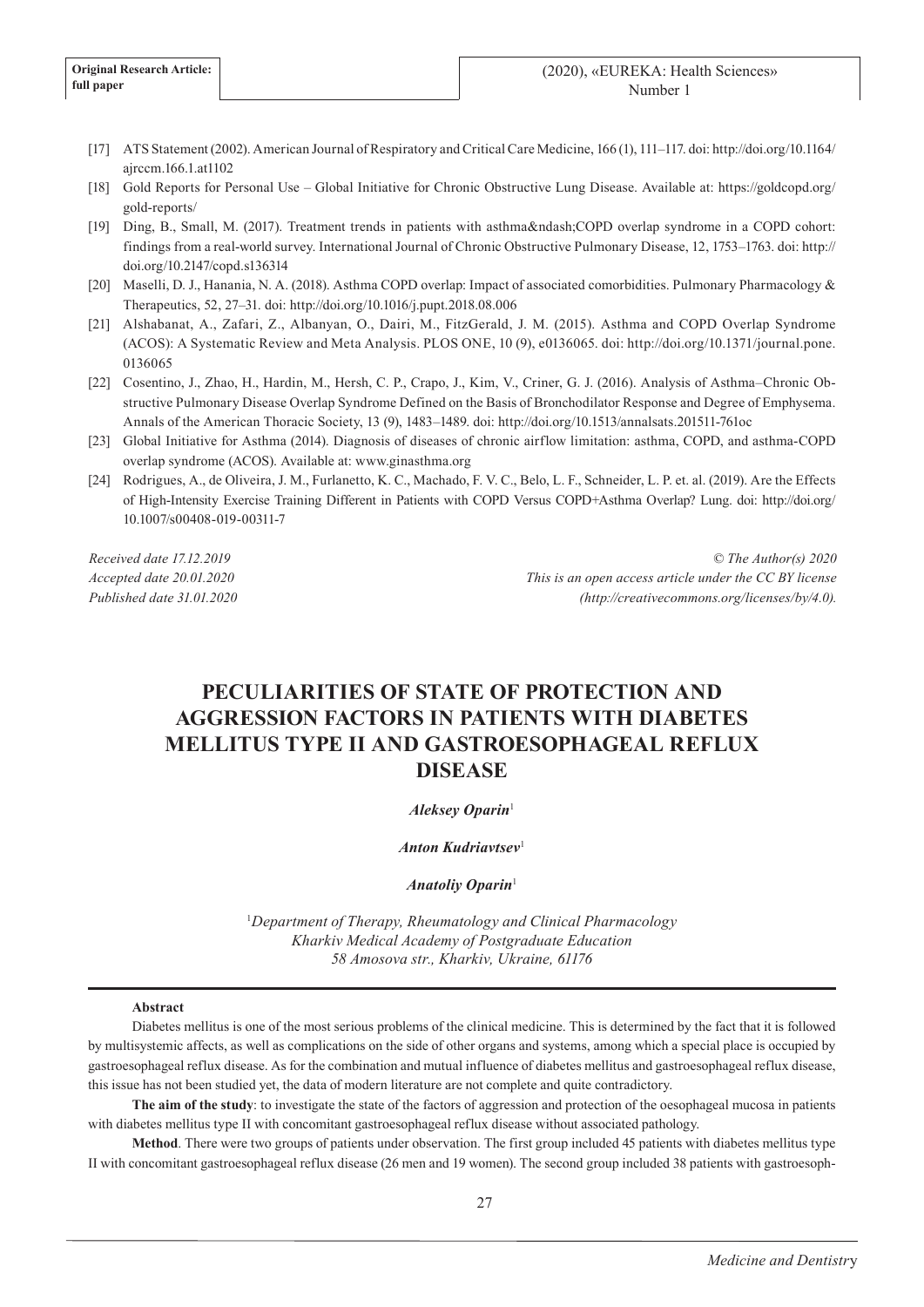ageal reflux disease without associated pathology – 20 men and 18 women. By sex, age, body weight, Helicobacter pylori infection, smoking and alcohol consumption, both groups were comparable. The surveillance program included determining the compensation ratio of carbohydrate metabolism and the state of the factor. The antioxidant protection factor was assessed by the level of catalase activity in the blood serum, as well as by the diameter of the celiac trunk and the blood flow velocity in it. Statistical processing of the obtained data was carried out with the aid of the program WINDOWS STATISTIKA 6.0. For all types of analysis, differences were considered statistically significant with p<0.05.

**Results**. During the study, we found that in patients with diabetes mellitus type II with concomitant gastroesophageal reflux disease, as well as in patients with gastroesophageal reflux disease without associated pathology, the level of pH-metry was reduced, but with varying measures of confidence. At the same time, we found that patients with GERD without associated pathology had a decrease in the blood flow velocity in the celiac trunk. Concurrently, we ascertained that the decrease in the blood flow velocity in patients of both groups reduced the diameter of the celiac trunk.

**Conclusions**. In patients with diabetes mellitus type II, concomitant gastroesophageal reflux disease has a subtle clinical presentation that is affected by a significant decline in mucosal sealing protection factors. In patients with GERD without associated pathology, typical clinical manifestations, accompanied by inflammation, acid regurgitation and dyspepsia, are more vivid.

**Keywords**: diabetes mellitus type II, gastroesophageal reflux disease, level of pH-metry, factors of aggression and protection, oesophageal mucosa.

#### **DOI: 10.21303/2504-5679.2020.001080**

#### **1. Introduction**

Diabetes mellitus (DM) remains one of the most serious problems of clinical medicine, which is determined by its high incidence, severity of complications, disability and heavy mortality [1, 2].

Every year the mortality rate of diabetic patients steadily increases, the incidence prognosis is about  $5-7$  % per year  $[3, 4]$ .

In 2011, according to the European Diabetes Association, there were 266 million people in the world who suffered from diabetes mellitus, in addition, 4.6 million people died of this disease every year.

In Ukraine, more than 1.3 million people with diabetes mellitus are registered, which makes about 2 % of the total population of the country. At the same time, epidemiological studies have shown that the true incidence is 2-3 times higher [5, 6].

Already there are more than 260 million patients with diabetes mellitus in the world, which is 2.8 % of the world's population, and by 2025 their number will reach 300 million. In Russia, according to the World Health Organization, the number of people suffering from diabetes mellitus is also projected to rise from 4.6 million in 2000 to 5.3 million by 2030 [7, 8].

Such dynamics is caused by the fact that diabetes mellitus is accompanied by multisystemic affects, as well as early and frequent complications on the side of other organs and systems, including upper gastrointestinal, among which a special place is occupied by gastroesophageal reflux disease (GERD).

These concomitant diseases largely predetermine the course of diabetes mellitus and its complications and affect the life expectancy of the patient.

For today, the pathology of cardiovascular and renal systems in patients with diabetes mellitus has been studied fairly well, which is sufficiently reflected in numerous publications. However, the gastroenterological aspects of diabetes mellitus are much less studied.

As for the combination and mutual influence of diabetes mellitus and gastroesophageal reflux disease, this issue has not been studied much so far, the data of modern literature are not complete and are quite contradictory.

At the same time, clinical researches devoted to the study of the state of the oesophagus in patients with a combination of GERD and DM are few and do not give a complete answer to many questions on the formation and development of this comorbid pathology. In particular, there is no precise data on the incidence, peculiarities of the GERD course with various types of diabetes mellitus depending on the duration of its course and the nature of the hypoglycemic therapy. In addition, there has been no profound comparative analysis of changes in the secretory (acid-pro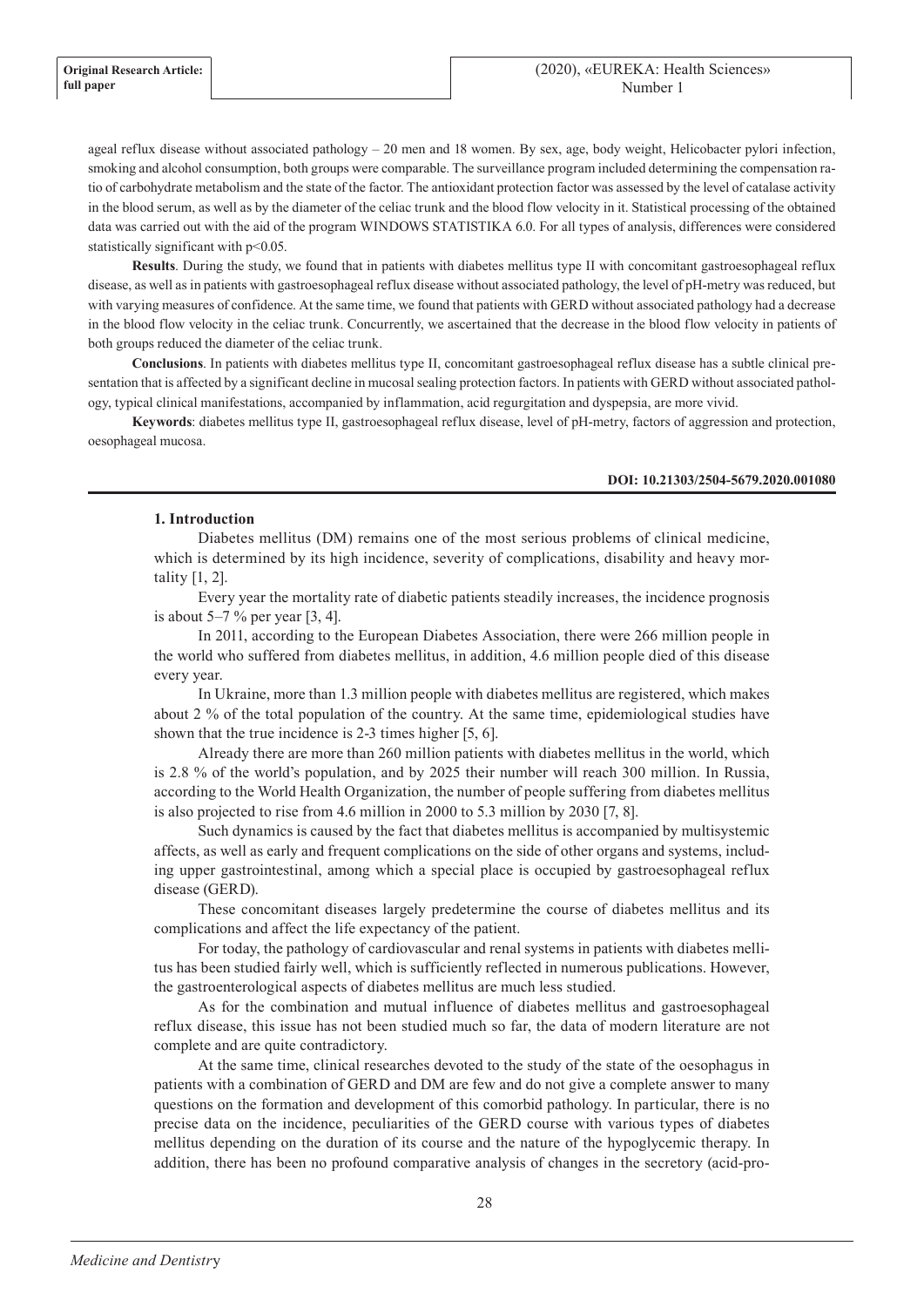ducing) function of the gaster, the peculiarities of the state of metabolic processes with underlying gastroesophageal reflux disease, depending on the type of diabetes mellitus, which affect the pathogenetic mechanisms of GERD formation with underlying DM [12, 13].

All these facts of a few studies devoted to the investigation of the GERD formation mechanisms with underlying DM have not been fully clarified, and therefore require further investigation, which conditions this study.

**The aim of the study:** to investigate the state of the factors of aggression and protection of the oesophageal mucosa in patients with diabetes mellitus type II with concomitant GERD without associated pathology.

# **2. Materials and Methods**

The study was conducted from 2016 to 2019 based on the Department of Therapy, Rheumatology and Clinical Pharmacology, the Gastroenterology Department of the Kharkiv City Student Hospital, as well as on the basis of the Endocrinology Department of the Kharkiv Regional Clinical Hospital.

There were two groups of patients under observation. The first group included 45 patients with diabetes mellitus type II with concomitant GERD (26 men and 19 women). The mean age of patients was  $46.4\pm3.1$  years; the body weight was  $63.2\pm2.8$  kg.

Patients of the first group in the clinical setting had in equal measure, along with the symptoms characteristic of DM, moderate acid regurgitation (in 25 patients, 55.5 %), dysphagia (in 22 patients, 48.8 %), and constantly appearing inflammation (in 23 patients, 51.1 %).

The studies were carried out in accordance with the Declaration of Helsinki; the procedures were approved by the local ethics committee of Kharkiv medical academy of postgraduate education, protocol No. 5, 12.11.2019. Informed consent for the participation was obtained from all the patients.

As a result of fibroadastroduodenoscopy, there were revealed hyperemia, oedema of the oesophageal mucosa and muscular fractures in the patients, in addition 33 patients had gastroesophageal reflux, and 12 (26.7 %) patients had multiple erosions of the oesophageal mucosa.

The second group (experimental) included 38 patients suffering from GERD without concomitant pathology – 20 men and 18 women, whose mean age was  $45.6\pm4.1$  years, and the body weight was  $62.7\pm3.1$  kg.

In patients with GERD without associated pathology, in the clinical setting the main symptoms in most patients were inflammation (in 33 patients, 86.9 %), acid regurgitation and dysphagia (in 26 patients, 78.9 %). Hyperaemia, muscular fractures and mucosal oedema of the lined lower oesophagus, revealed as a result of fibroadastroduodenoscopy, were less evident than in the patients of the first group, and gastroduodenal reflux was present in the majority of patients (in 24 patients, 73.6 %).

The level of infection of Helicobacter pylory in both groups was insignificant and reached I degree of dissemination in 67 patients (87 %) and II degree in 11 patients (13 %).

Thus, by gender, age, body weight, Helicobacter pylori infection, smoking and alcohol consumption, both groups were comparable.

Patients without additional concomitant pathology were taken for the study. All patients had no need for insulin; there were no complications of diabetes mellitus. The arterial pressure of patients of both groups did not exceed 135/85 mm. gt; the body mass index of all patients was within the normal range and made to  $21.3 \pm 1.9$  kg/m<sup>2</sup>.

The duration of the gastroesophageal reflux disease in both groups did not exceed 5 years, the severity of the symptoms was moderate, signs of Barrett's oesophagus and atrophy of the mucous membrane of the oesophagus and gaster were not revealed in fibroadastroduodenoscopy.

The diagnosis of GERD was determined according to the Montreal Consensus (2006), taking into account the clinical presentation and the data of the fibroadastroduodenoscopy.

The diagnosis of DM was confirmed in accordance with the criteria proposed by the WHO experts, including the presence of glycaemia more than 6.1 mmol/l in the fasted state.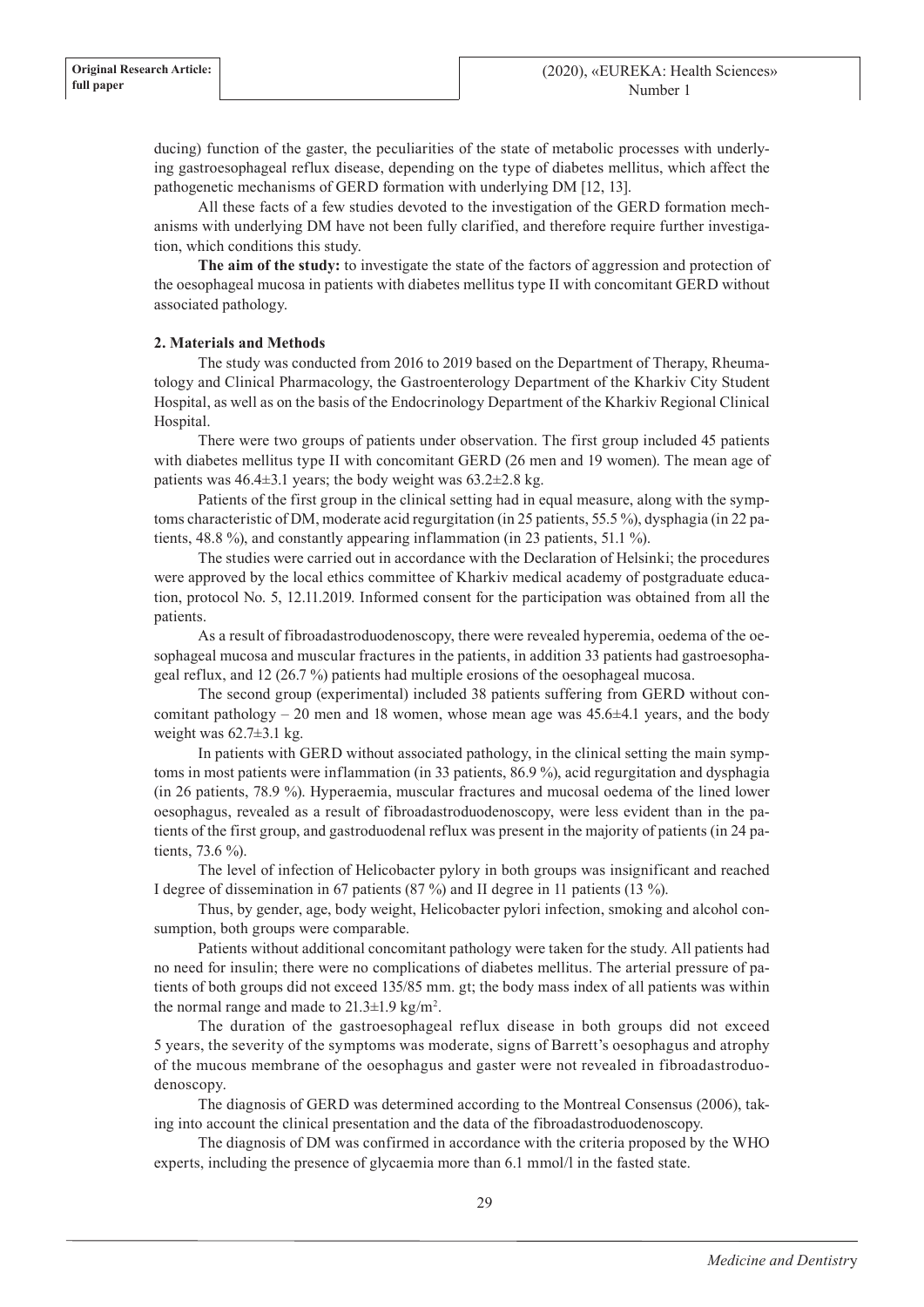The exclusionary criteria were presence of other organic diseases, including diseases of the digestive and endocrine systems, as well as the patient's refusal to participate in the study.

The examination program included determining the degree of compensation of carbohydrate metabolism by the level of glycosylated haemoglobin HbA1c by chromatographic method; the state of the aggression factor – according to the level of pH-metry in the body and antrum of the gaster.

To assess the gastric secretion we used a 24-hour pH-metry, carried out with the help of the Gastroscan-24 (Russia) by the standard procedure, since this procedure allows to measure the pH directly in the oesophagus and gaster, as well as the intragastric pH-metry, using special biolive pH-probes with antimony-calomel electrodes (antral and gastric) on the apparatus of IKJ-2 (gaster acid indicator) (production Ukraine) by a standard procedure, since this intragastric pH-metry allows to measure the pH directly in the gaster in the basal period, with continuous record of pH changes in different parts of the gaster and oesophagus.

The antioxidant protection factor (AOP) was assessed according to the level of the serum catalase activity determined with the aid of the standard set of IBL reagents (production Germany), as well as according to the diameter of the celiac trunk and the blood flow velocity in it, since the protective function of the oesophageal mucosa is provided by normal regeneration of the epithelium and adequate state of local blood flow [14, 15].

The local blood flow was assessed by the diameter of the celiac trunk and the blood flow velocity in it with the determination of PSV – peak systolic velocity and EDV – end-diastolic velocity by the pulsed wave Doppler sonography with colour mapping performed on the ALOKA SSD-750 (Japan) and ULTIMA pro-30 (production Ukraine).

15 practically healthy individuals of the same sex and age were used for the comparison.

Statistical processing of the data was carried out using the WINDOWS STATISTIKA 6.0 program. Comparison of the indices in the groups was carried out by the method of parametric statistics (t – Student's test). The interrelation between the indices in the groups was estimated using the Pearson correlation analysis (r is the correlation coefficient). Differences were rated with p<0.05 for all types of analysis of statistical significance.

# **3. Results**

In the course of the study, we found that among patients with DM with concomitant GERD, as well as among patients with GERD without associated pathology, the level of pH-metry was reduced, although with varying degrees of reliability.

In particular, in patients with GERD without concomitant pathology, the pH-metry in the gaster was in the range from 0.5 to 1.0, in the antrum from 4 to 5.8, and on average its level  $(0.83\pm0.09$  and  $5.2\pm0.1)$  in comparison with the group of healthy individuals for which the average level of pH-metry in the antrum was equal to  $1.62 \pm 0.05$  and in the gaster 7.1 $\pm 0.1$ , made statistically significant (p<0.001) difference.

In the group of patients with DM with concomitant GERD, the acidity indices both in the gaster (from 0.8 to 1.5) and in the antrum  $(5.8-7.0)$  were higher, and their average level  $(1.40\pm0.1)$ and 6.05±0.1) with a lesser degree of reliability ( $p_2$ <0.05) differed ( $p_1$ <0.05) not only from the norm, but also from the group of patients with GERD without associated pathology  $(p_3<0, 05)$ . During daily pH monitoring, it was noted that the highest acidity values were recorded in morning hours 6.00–7.00 am (**Table 1**).

At the same time, we found that patients with GERD without associated pathology had a decrease in the blood flow velocity in the celiac trunk and amounted from 8 to 12 cm/sec. On average, the blood flow velocity decreased to 10.7±1.06 cm/sec, and which, in comparison with the control group, whose blood flow velocity in the celiac trunk was  $13.5\pm0.92$  cm/sec, the difference was statistically ( $p<0.05$ ) reliable.

Among the patients with DM with concomitant GERD, the blood flow velocity in the celiac trunk decreased even more from 8 to 5 cm/sec, and on average dropped to 6.9±0.82 cm/sec, making a statistically significant difference not only when compared with the norm ( $p \le 0.001$ ), but also with the average blood flow velocity of patients with GERD without associated pathology ( $p<0.05$ ).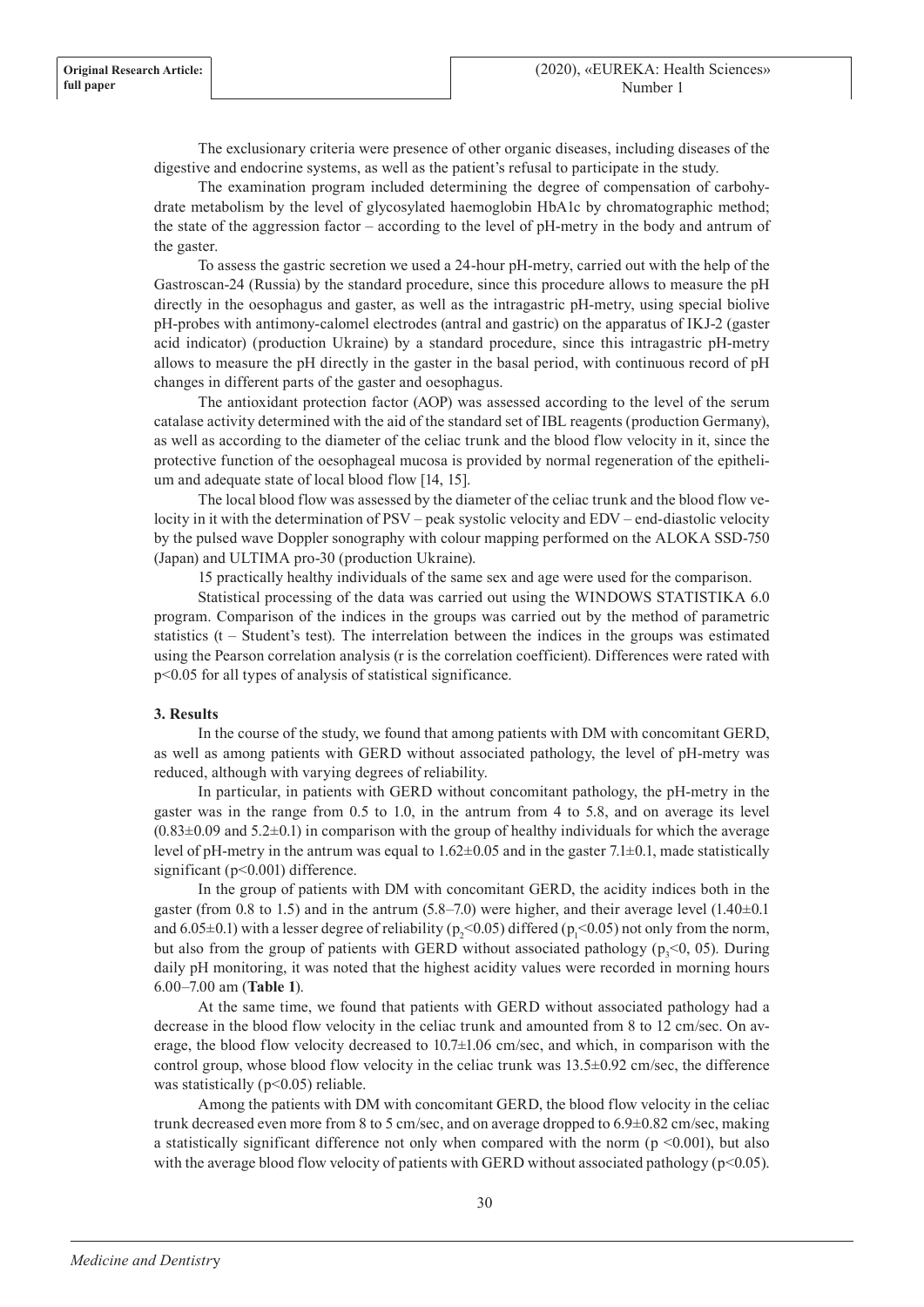At the same time, there were no significant changes between PSV and EDV in both treatment groups (**Table 2**).

## **Table 1**

Average parameters (table of gastric acidity) of pH-metry in patients with DM with concomitant GERD, in patients with GERD without associated pathology and in healthy individuals of the control group

| pH-metry indices | <b>Patients with DM with</b><br>concomitant GERD<br>$n=45$ | <b>Patients with GERD</b><br>without associated<br>pathology<br>$n=38$ | Control group<br>$n=20$ | p                                                   |
|------------------|------------------------------------------------------------|------------------------------------------------------------------------|-------------------------|-----------------------------------------------------|
| In gaster        | $1.40 \pm 0.1$                                             | $0.83 \pm 0.09$                                                        | $1.62 \pm 0.05$         | $p_{1}$ < 0.05<br>$p_{2}$ <0.001<br>$p_{3} < 0.01$  |
| In antrum        | $6.05 \pm 0.5$                                             | $5.0 \pm 0.1$                                                          | $7.2 \pm 0.1$           | $p_{1} < 0.05$<br>$p_{2} < 0.001$<br>$p_{3} < 0.05$ |

*Note:*  $p_i$  *– degree of reliability of the difference between the group of patients with DM with concomitant GERD and the norm;*  $p_j$  *–* between the group of patients with GERD without associated pathology and the norm;  $p_{_3}$  – between the group of patients with DM *with concomitant GERD and the group of patients without associated pathology*

## **Table 2**

Mean indices of the blood flow in the celiac trunk and the catalase activity in patients with DM with concomitant GERD and patients with GERD without associated pathology

| <b>Indices</b>                         | <b>Patients with DM with</b><br>concomitant GERD,<br>$n = 45$ | <b>Patients with GERD</b><br>without associated<br>pathology,<br>$n=38$ | Control group,<br>$n=20$ | p                                                   |
|----------------------------------------|---------------------------------------------------------------|-------------------------------------------------------------------------|--------------------------|-----------------------------------------------------|
| Diameter of the celiac<br>$trunk$ (cm) | $0.59 \pm 0.05$                                               | $0.76 \pm 0.05$                                                         | $0.93 \pm 0.07$          | $p_{1}$ < 0.001<br>$p_{2}$ <0.05<br>$p_{3} < 0.05$  |
| Blood flow velocity<br>(cm/sec)        | $6.9 \pm 0.82$                                                | $10.7 \pm 1.06$                                                         | $13.5 \pm 0.92$          | $p_{1}$ < 0.001<br>$p_{2}$ <0.05<br>$p_{3}$ <0.001  |
| Catalase $(U/ml)$                      | $0.27 \pm 0.025$                                              | $2.7 \pm 0.029$                                                         | $3.8 \pm 0.017$          | $p_{1}$ < 0.001<br>$p_{2} < 0.05$<br>$p_{3}$ <0.001 |

Note:  $p_i$  – the degree of reliability of the difference between the group of patients with DM with concomitant GERD and the norm; *p2 – between the group of patients with GERD without associated pathology and the norm; p<sup>3</sup> – between the group of patients with DM with concomitant GERD and the group of patients without associated pathology*

Concurrently, we ascertained that the decrease in the blood flow velocity in patients of both groups reduced the diameter of the celiac trunk. Moreover, in patients with GERD without associated pathology (experimental group), the diameter of the celiac trunk was determined in the range from 0.4 to 0.8 cm, and on average its size  $(0.76\pm0.05 \text{ cm})$  was statistically significantly (p<0.05) smaller than in healthy individuals of the control group  $(0.93\pm0.07 \text{ cm})$ .

In most patients with DM with concomitant GERD, the diameter of the celiac trunk was even smaller and on average its size  $(0.59\pm0.05 \text{ cm})$  was smaller not only in comparison with the norm ( $p<0.001$ ), but also in comparison with the average data of the patients with GERD without associated pathology.

At the same time, we found that the greater microcirculatory disorders were in correlation with the decrease in the level of catalase activity.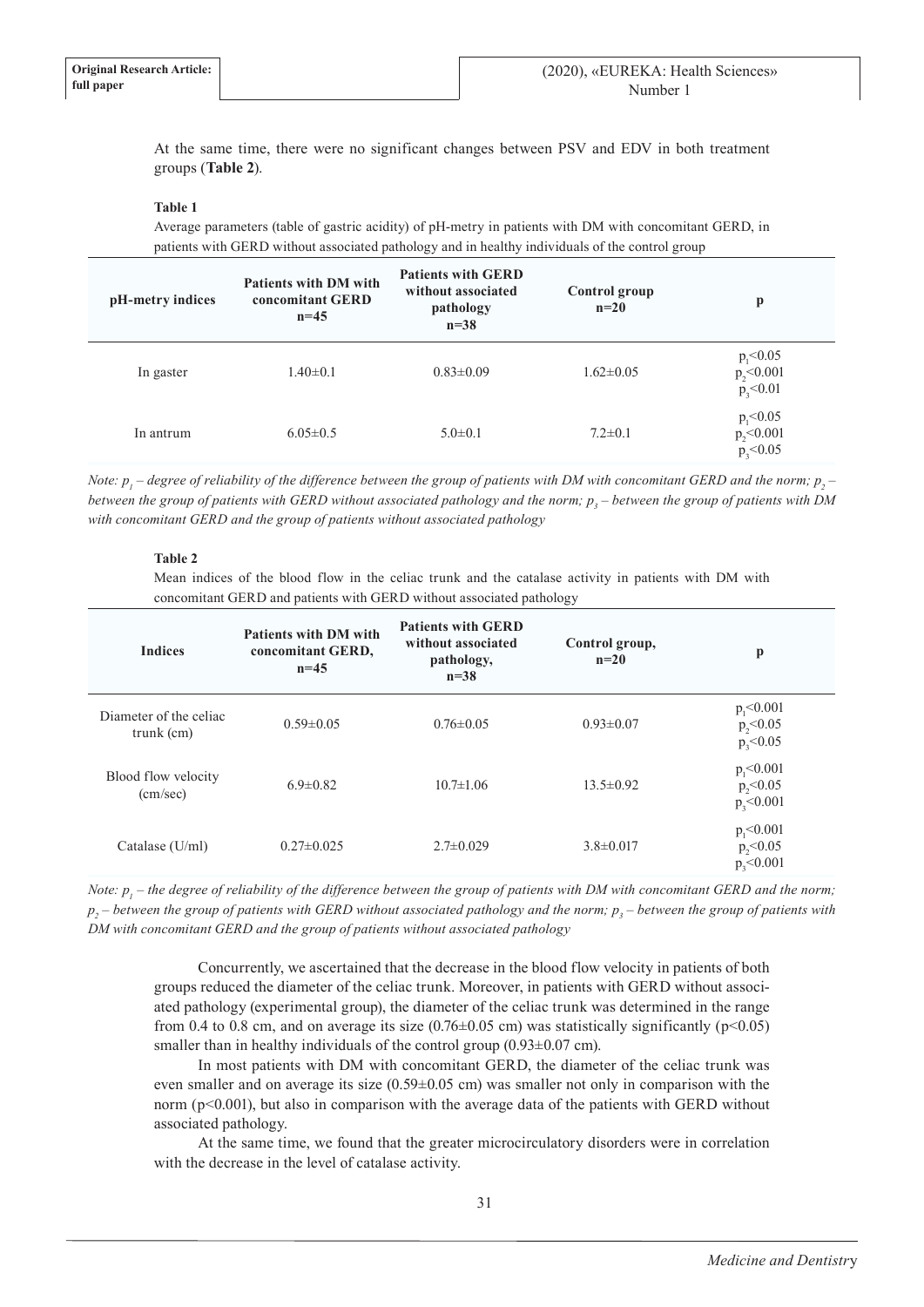In particular, in patients with GERD without associated pathology, the level of catalase activity was determined in the range from 2.12 U/ml to 3.23 U/ml, and on average its level was  $(2.7\pm0.029)$  statistically significantly  $(p_2<0.05)$  below the norm  $(3.8\pm0.017)$ .

At the same time, in the patients with concomitant GERD, the catalase activity dropped below 0.23 to 0.29 U/ml, and on average its level (0.268±0.01) was statistically significantly not only lower than the norm ( $p_1$ <0.001), but also lower than the average indices of the group of patients with GERD without associated pathology.

# **4. Discussion**

The questions of the comorbid course of diabetes mellitus type II and gastroesophageal reflux disease represent, on the one hand, great scientific and practical interest, and on the other hand, they remain open on several positions.

This way, some authors believe that there is no interrelation between diabetes mellitus and gastroesophageal reflux disease [16, 17], while other researchers note that diabetes mellitus type II and gastroesophageal reflux disease often accompany each other [18, 19], and that the prevalence of GERD symptoms among patients with diabetes mellitus type II is higher than in the general population [20].

In this regard, the obtained data show that there is a pathogenetic dependence between diabetes mellitus type II and gastroesophageal reflux disease, which is determined by the fact that diabetes mellitus has a direct effect on the reduction of regional blood flow and antioxidant activity indices, which are one of the basic factors of the oesophageal mucosa protection. At the same time, the pathogenetic effects of diabetes mellitus have less effect on the increase of the aggression mechanisms of the gastric juice.

A number of researchers concludes that gastroesophageal reflux disease can be considered as a regular complication of diabetes mellitus [21].

In this connection, our study shows that these statements do not always take place, as in the vast majority of our patients gastroesophageal reflux disease has been diagnosed before the onset of diabetes mellitus.

Some authors state that the degree of manifestation of GERD rises with the increase of duration and severity of the diabetes mellitus [15, 19].

In the context of our studies, this position is confirmed, as a connection, although not reliable, was established between the duration of the course of diabetes mellitus type II, the degree of its severity, and the severity of clinical manifestations of gastroesophageal reflux disease.

At the same time, the suggestion that one of the pathogenetic mechanisms of primary development of GERD against the background of diabetes mellitus may be neuropathy, since it is capable of causing motor dysfunction of the upper digestive tract, including disorders of the lower oesophageal sphincter regulation [13, 18], and needs further research. However, the interest in these processes of disorders of the regional blood flow, antioxidant protection processes, taking an active part in the regulation of motor function of the digestive tract, make it possible to talk about its legitimacy.

Thus, the changes we detected in the spectrum of the studied parameters and the presence of a close correlation between them undoubtedly indicate that diabetes mellitus has a direct effect on reducing the protective properties of the oesophageal mucosa and, to a lesser extent, on increasing the aggression of gastric juice, thereby creating favourable conditions for the initiation and formation of GERD with underlying diabetes mellitus.

Due to the fact that in patients with diabetes mellitus type II, which is characterized by inveterate course and disorders of all metabolic forms, affection of the oesophagus and accordingly formation of GERD with various forms of its manifestation (erosive or non-erosive) is a regular event. Therefore, in case of diabetes mellitus type II, even with the slightest suspicion of GERD, it is necessary to perform fibrogastroduodenoscopy for its early detection and timely treatment prescription.

### **5. Conclusions**

1. In patients with diabetes mellitus type II, concomitant gastroesophageal reflux disease has a mild clinical presentation due to a decrease in the secretion of the gastric mucosa and an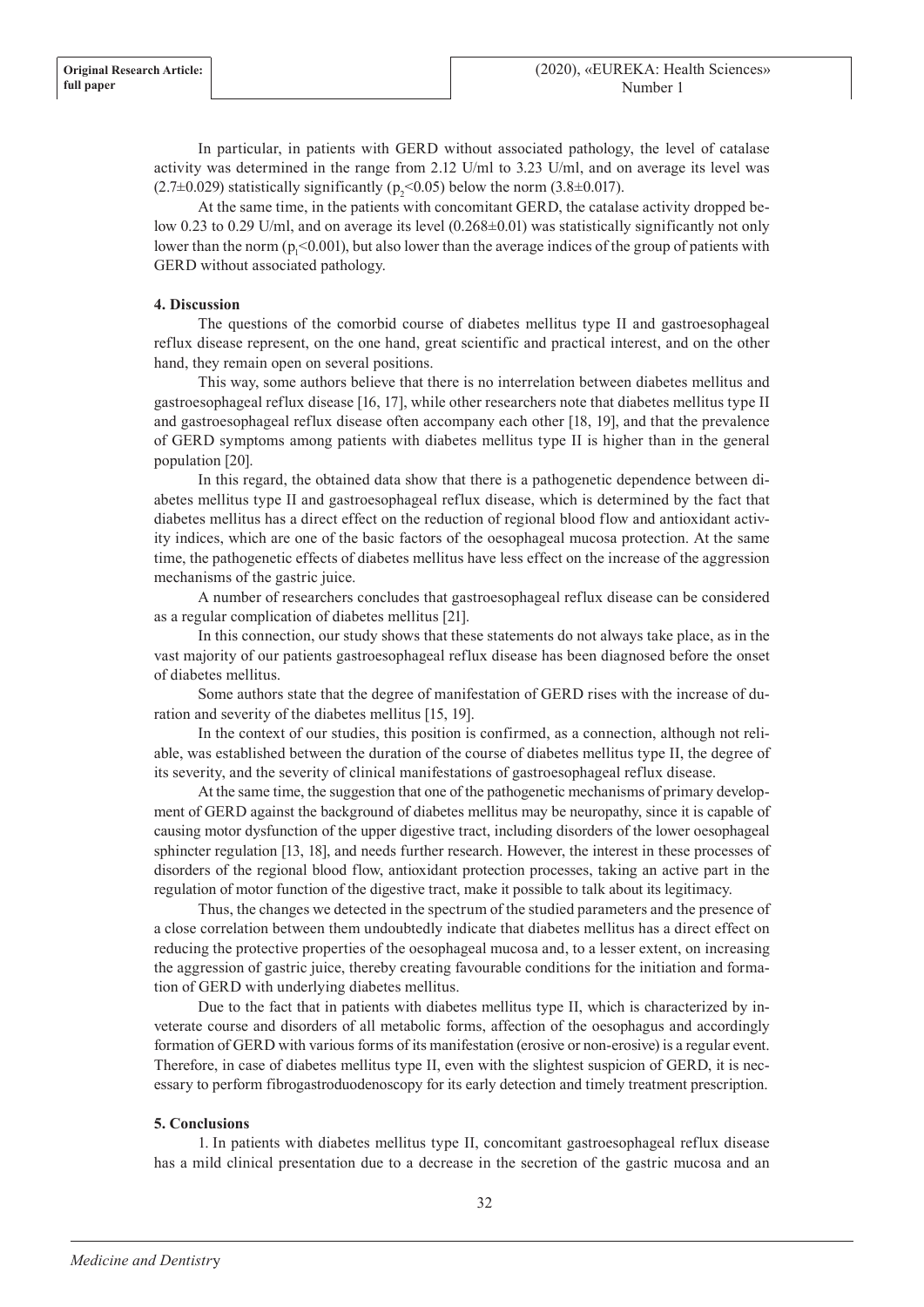increase in acidity in it that occurs against the background of a significant decrease in mucosal barrier protection factors, which is indicated with a high degree of reliability by decrease in the catalase enzyme activity, deceleration of the blood flow velocity in the celiac trunk and narrowing of its diameter.

2. In patients with GERD without associated pathology, the typical clinical manifestations accompanied by inflammation, acid regurgitation and dyspepsia are more vivid and accompanied, with a greater degree of certainty, by increased gastric aggression (acidity).

#### **References**

- [1] Becker, C., Meier, C. R., Jick, S. S., Bodmer, M. (2013). Case–control analysis on metformin and cancer of the esophagus. Cancer Causes & Control, 24 (10), 1763–1770. doi: http://doi.org/10.1007/s10552-013-0253-6
- [2] Kahrilas, P. J., Howden, C. W., Wernersson, B., Denison, H., Nuevo, J., Gisbert, J. P. (2013). Impact of persistent, frequent regurgitation on quality of life in heartburn responders treated with acid suppression: a multinational primary care study. Alimentary Pharmacology & Therapeutics, 37 (10), 1005–1010. doi: http://doi.org/10.1111/apt.12298
- [3] Promberger, R., Lenglinger, J., Riedl, O., Seebacher, G., Eilenberg, W. H., Ott, J. et. al. (2013). Gastro-oesophageal reflux disease in type 2 diabetics: symptom load and pathophysiologic aspects – a retro-pro study. BMC Gastroenterology, 13 (1). doi: http://doi.org/10.1186/1471-230x-13-132
- [4] Rubenstein, J. H., Chen, J. W. (2014). Epidemiology of Gastroesophageal Reflux Disease. Gastroenterology Clinics of North America, 43 (1), 1–14. doi: http://doi.org/10.1016/j.gtc.2013.11.006
- [5] Association between tea consumption and gastroesophageal reflux disease. (2019). Medicine, 98 (10), e14915. doi: http:// doi.org/10.1097/md.0000000000014915
- [6] Walker, M. M., Powell, N., Talley, N. J. (2014). Atopy and the gastrointestinal tract a review of a common association in unexplained gastrointestinal disease. Expert Review of Gastroenterology & Hepatology, 8 (3), 289–299. doi: http://doi.org/ 10.1586/17474124.2014.881716
- [7] Boeckxstaens, G., El-Serag, H. B., Smout, A. J. P. M., Kahrilas, P. J. (2014). Symptomatic reflux disease: the present, the past and the future. Gut, 63 (7), 1185–1193. doi: http://doi.org/10.1136/gutjnl-2013-306393
- [8] Hirata, A., Kishida, K., Nakatsuji, H., Inoue, K., Hiuge-Shimizu, A., Funahashi, T., Shimomura, I. (2012). High prevalence of gastroesophageal reflux symptoms in type 2 diabetics with hypoadiponectinemia and metabolic syndrome. Nutrition & Metabolism, 9 (1), 4. doi: http://doi.org/10.1186/1743-7075-9-4
- [9] Agrawal, S., Patel, P., Agrawal, A., Makhijani, N., Markert, R., Deidrich, W. (2014). Metformin Use and the Risk of Esophageal Cancer in Barrett Esophagus. Southern Medical Journal, 107 (12), 774–779. doi: http://doi.org/10.14423/smj.0000000000000212
- [10] Kahrilas, P. J., McColl, K., Fox, M., O'Rourke, L., Sifrim, D., Smout, A. J. P. M., Boeckxstaens, G. (2013). The Acid Pocket: A Target for Treatment in Reflux Disease? American Journal of Gastroenterology, 108 (7), 1058–1064. doi: http:// doi.org/10.1038/ajg.2013.132
- [11] Katz, P. O., Gerson, L. B., Vela, M. F. (2013). Guidelines for the Diagnosis and Management of Gastroesophageal Reflux Disease. American Journal of Gastroenterology, 108 (3), 308–328. doi: http://doi.org/10.1038/ajg.2012.444
- [12] Krishnan, B. (2013). Gastrointestinal complications of diabetes mellitus. World Journal of Diabetes, 4 (3), 51. doi: http://doi. org/10.4239/wjd.v4.i3.51
- [13] Lee, D., Lee, K. J., Kim, K. M., Lim, S. K. (2013). Prevalence of asymptomatic erosive esophagitis and factors associated with symptom presentation of erosive esophagitis. Scandinavian Journal of Gastroenterology, 48 (8), 906–912. doi: http://doi.org/ 10.3109/00365521.2013.812236
- [14] Lim, C.-H., Choi, M.-G., Baeg, M. K., Moon, S. J., Kim, J. S., Cho, Y. K. et. al. (2014). Symptom Characteristics and Psychosomatic Profiles in Different Spectrum of Gastroesophageal Reflux Disease. Gut and Liver, 8 (2), 165–169. doi: http:// doi.org/10.5009/gnl.2014.8.2.165
- [15] Lundell, L. (2014). Borderline Indications and Selection of Gastroesophageal Reflux Disease Patients: 'Is Surgery Better than Medical Therapy? Digestive Diseases, 32 (1-2), 152–155. doi: http://doi.org/10.1159/000357182
- [16] Natalini, J., Palit, A., Sankineni, A., Friedenberg, F. K. (2014). Diabetes mellitus is an independent risk for gastroesophageal reflux disease among urban African Americans. Diseases of the Esophagus, 28 (5), 405–411. doi: http://doi.org/10.1111/dote.12213
- [17] Oparin, A. A., Beziazychna, N. V. (2016). Implementation mechanisms of psychosomatic disorders in gastroesophageal reflux disease with concomitant chronic obstructive pulmonary disease. Med Jad, 46 (1-2), 125–132.
- [18] Oparin, A., Kornienko, D. (2017). Formation process of motor-evacuatory disorders in patients with gastroesophageal reflux disease and concomitant obesity. Gastroenterologie a Hepatologie, 71 (2), 145–149. doi: http://doi.org/10.14735/ amgh2017csgh.info01